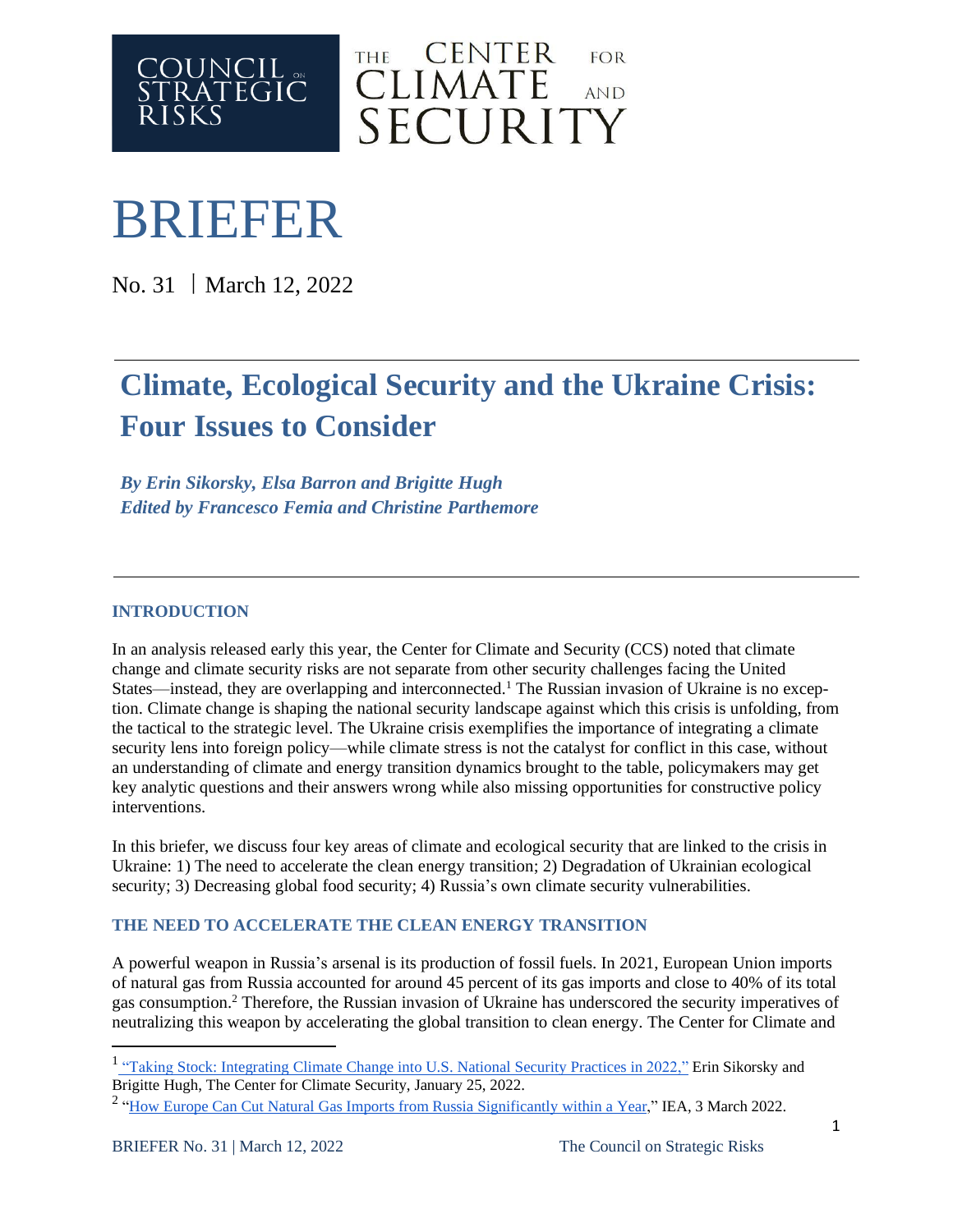Security has written previously that decarbonizing is critical to prevent the long-term catastrophic security impacts of climate change.<sup>3</sup> Given the current crisis, it is clear that such a move can provide geopolitical benefits as well. The EU's new proposal for a faster energy transition is a good step in this direction.<sup>4</sup> It is also important that the United States ensure any short-term interventions aimed at guaranteeing energy security in the midst of the crisis, such as increasing natural gas exports or releasing fuel from U.S. strategic oil reserves, do not slow or replace longer-term clean energy strategies. A strategy that relies primarily on replacing Russian fossil fuels with other fossil fuels will exacerbate national security risks to the United States by increasing climate impacts such as heatwaves, destructive hurricanes and wildfires that threaten US military readiness, compound global instability, and threaten American livelihoods.

This is not to say that transitioning from oil and gas is simple. One challenge is securing access to the critical minerals required for renewable energy production on a large scale. Here too there is an intersection with the Ukraine crisis. Russia plays a significant role in producing critical minerals such as copper, nickel, and platinum. For its part, Ukraine is a key source of gallium and germanium, used in solar panels, and is estimated to have significant untapped lithium reserves, a key component in the production of batteries for electric vehicles. The Biden administration has focused on securing resilient supply chains since it took office,<sup>5</sup> and in late February 2022 announced new investments in domestic supply chains for the materials required for technologies like the motors in wind turbines and electric vehicles, and the metals required for battery storage.<sup>6</sup> Onshoring alone is not enough to prevent security risks, however, as the extraction practices used to secure these minerals can negatively impact local communities, ecosystems, water access, and biodiversity. Therefore the Administration's inclusion of programs to recycle critical minerals in its February announcement is a good step toward implementing circular economy solutions.

For all of these reasons, experts have warned<sup>78</sup> that the energy transition brings security risks of its own, including risks that those who benefit from fossil fuel production like President Putin may act aggressively to protect their interests. The United States must be prepared to manage such risks. However—the big picture is clear—the longer the United States waits to transition to clean energy, the harder it is to accomplish without substantial harm. Moreover, a slow transition guarantees more climate security hazards for more people around the world.

#### **DEGRADATION OF UKRAINE'S ECOLOGICAL SECURITY**

War is inherently destructive—for both people and the planet. Russia's invasion of Ukraine not only has immediate and deadly impacts for civilians and combatants, but causes ecological damage that is likely to ripple across generations. Already, missiles have been reported to have hit the site of a radioactive waste disposal facility in Kyiv, thankfully missing critical infrastructure.<sup>9</sup> Yet, other places have not been so lucky. Russia's occupation of the closed Chernobyl Nuclear Power Plant led to recorded radiation increases of over 20 times their normal levels as heavy machinery dislodged contaminated soil in the exclusion zone.<sup>10</sup> As of 9 March, the plant had lost power from attacks hitting the main power supply to the site. As the International Atomic Energy Agency noted, ensuring uninterrupted power supply to nuclear

<sup>&</sup>lt;sup>3</sup> Guy, Kate at al. "A Security Threat Assessment of Global Climate Change: How Likely Warming Scenarios Indicate a Catastrophic Security Future." Product of the National Security, Military, and Intelligence Panel on Climate Change. Edited by Femia, Francesco and Werrell, Caitlin. The Center for Climate and Security, an institute of the Council on Strategic Risks. Washington, DC. February 2020.

<sup>&</sup>lt;sup>4</sup> "What [Putin's](https://www.nytimes.com/2022/03/04/climate/ukraine-russia-fossil-fuels.html) war could mean for fossil fuels", Somini Sengupta, New York Times, March 4, 2022.

<sup>&</sup>lt;sup>5</sup> [Executive](https://www.whitehouse.gov/briefing-room/presidential-actions/2021/02/24/executive-order-on-americas-supply-chains/) Order 14017 "America's Supply Chains", Joseph R. Biden Jr., February 24, 2021.

<sup>&</sup>lt;sup>6</sup> "Securing a Made in America Supply Chain for Critical [Minerals",](https://www.whitehouse.gov/briefing-room/statements-releases/2022/02/22/fact-sheet-securing-a-made-in-america-supply-chain-for-critical-minerals/) The White House, February 22, 2022.

<sup>&</sup>lt;sup>7</sup> "Green Upheaval: New [Geopolitics](https://www.foreignaffairs.com/articles/world/2021-11-30/geopolitics-energy-green-upheaval) of Energy", Foreign Affairs, Jason Bordoff and Megan O'Sullivan, January/February 2022.

<sup>8</sup> Global [Trends](https://www.dni.gov/files/ODNI/documents/assessments/GlobalTrends_2040.pdf) 2040, U.S. Director of National Intelligence, March 2021.

<sup>&</sup>lt;sup>9</sup> "Update 3 – IAEA Director General [Statement](https://www.iaea.org/newscenter/pressreleases/update-3-iaea-director-general-statement-on-situation-in-ukraine) on Situation in Ukraine", International Atomic Energy Agency, February 27, 2022.

<sup>&</sup>lt;sup>10</sup> ["Chernobyl:](https://www.bbc.com/news/science-environment-60528828) Why radiation levels spiked at nuclear plant," Victoria Gill, BBC, February 25, 2022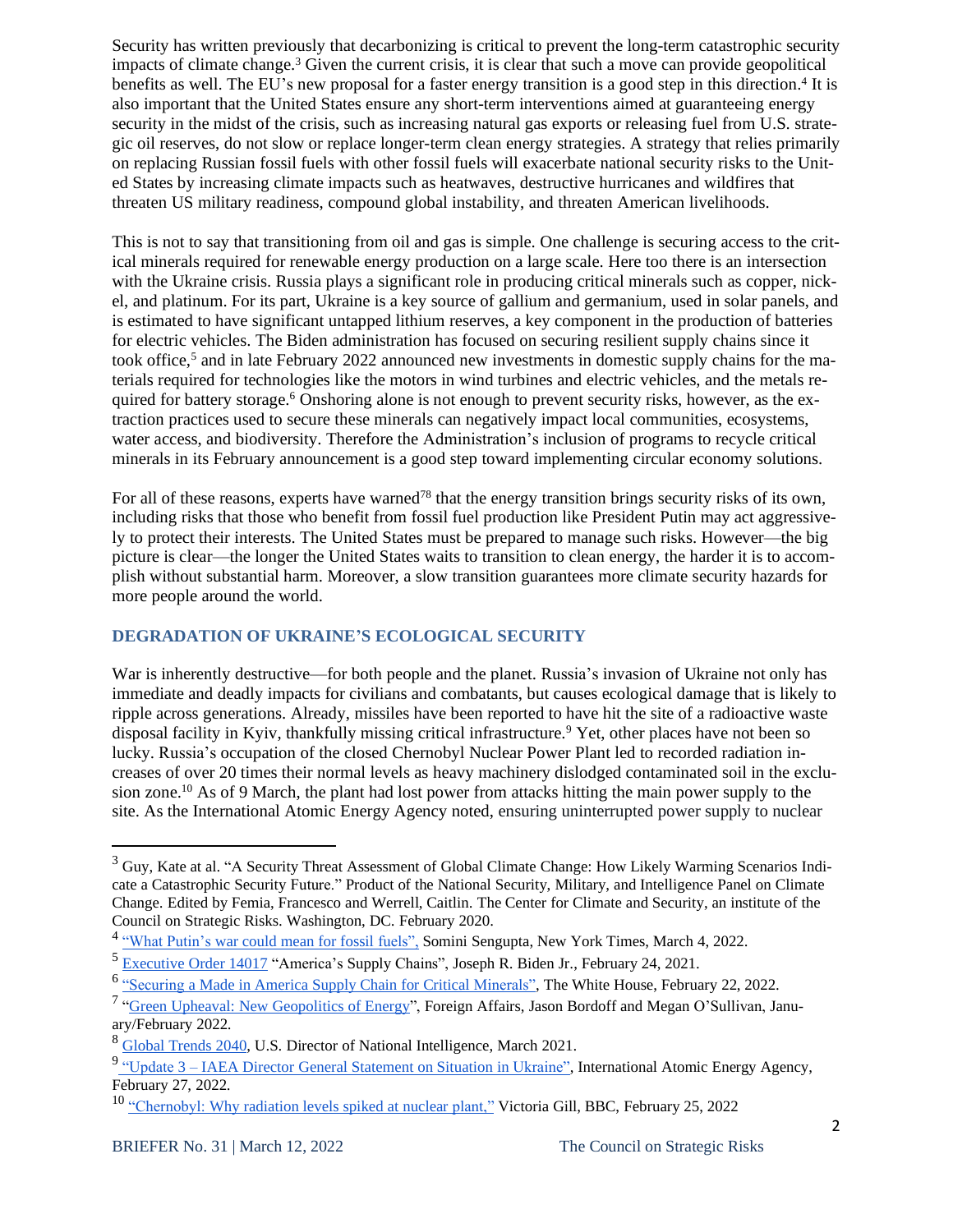sites is crucial, and while at the time of this writing nuclear materials at the site appear to remain properly handled and cooled, maintaining power for the weeks and months ahead is essential.<sup>11</sup> Additionally, as of this writing, the Russians are controlling the Zaporizhzhia nuclear power plant after an initial attack which caused fire to break out.<sup>12</sup> At Zaporizhzhia, Europe's largest active nuclear power plant, reports indicate the Ukrainian employees continue to operate the plant under duress.<sup>13</sup> This is an extraordinarily dangerous situation given the complexity of safely operating nuclear facilities and because of the active warfare the Russians are conducting in Ukraine.

Further, attacks against industrial and mining operations typically unleash pollutants into the air, ground, and water while urban attacks can damage life-saving sanitation systems, contaminate water supplies, and release harmful toxins from old buildings. Elsewhere, fighting risks damaging critical ecosystems such as the Black Sea Biosphere Reserve. As the February 2022 Intergovernmental Panel on Climate Change (IPCC) Working Group II report highlights, healthy ecosystems are some of our greatest assets in adapting to climate change.<sup>14</sup> Their further destruction will reduce resilience to climate impacts in the long run.

#### **DECREASING GLOBAL FOOD SECURITY**

Climate change, along with conflict and COVID-19, has undermined food security around the world in recent years. With global food prices already hitting record highs in 2022,<sup>15</sup> the conflict in Ukraine will further disrupt global food supply. Together, Russia and Ukraine account for one-third of global wheat exports, one-fifth of maize exports and 80 percent of sunflower oil production.<sup>16</sup> Much of Ukraine's harvest, and products from Russia, including fertilizer, will be much harder to secure, likely resulting in widespread food insecurity and disruptions to the global growing season.

As of this writing, Ukraine's government has banned some crop exports so the food can be used at home, and ports typically used to ship out grains are closed. Future harvests are likely to be lost due to conflict itself, especially if the Russian forces prioritize the destruction of cropland as a way to induce Ukrainian capitulation.<sup>17</sup> Even if cropland remains untouched, there is no one left to plant, cultivate, harvest, or ship the crops in a country which is on the defensive against an invader. Though conflict is unlikely to directly impact agriculture in Russia, the government may refuse to export at its usual levels in an effort to keep prices low at home given international sanctions.<sup>18</sup>

Many low and middle income countries, especially in the Middle East and Africa, rely on grain imports from Ukraine and Russia.<sup>1920</sup> For instance, in Egypt, 86 percent of the wheat used to supply crucial gov-

<sup>&</sup>lt;sup>11</sup> IAEA [Statement,](https://twitter.com/iaeaorg/status/1501545852715905029?s=20&t=YGYHhPyNXEp8Gz0EMq6cUQ) 9 March 2022.

<sup>12</sup> https://www.npr.org/2022/03/04/1084477966/nuclear-power-plant-zaporizhzhia-ukraine

<sup>&</sup>lt;sup>13</sup> "Russia seizes Europe's biggest nuclear plant and blocks media [websites,"](https://www.reuters.com/markets/europe/top-wrap-1-europes-largest-nuclear-power-plant-fire-after-russian-attack-mayor-2022-03-04/) Pavel Polityuk and Aleksandar Vasovic, Reuters, March 4, 2022.

<sup>&</sup>lt;sup>14</sup> [IPCC,](https://www.ipcc.ch/report/ar6/wg2/about/how-to-cite-this-report/) 2022: Climate Change 2022: Impacts, Adaptation, and Vulnerability. Contribution of Working Group II to the Sixth Assessment Report of the Intergovernmental Panel on Climate Change [H.-O. Pörtner, D.C. Roberts, M. Tignor, E.S. Poloczanska, K. Mintenbeck, A. Alegría, M. Craig, S. Langsdorf, S. Löschke, V. Möller, A. Okem, B. Rama (eds.)]. Cambridge University Press. In Press.

<sup>&</sup>lt;sup>15</sup> "The FAO Food Price Index rises to a new all-time high in [February,"](https://www.fao.org/worldfoodsituation/foodpricesindex/en/) Food and Agriculture Organization of the United Nations, March 4, 2022

<sup>&</sup>lt;sup>16</sup> "Russia attack on Ukraine set to hit global food supply [chains",](https://www.ft.com/content/c0c9fe20-e219-45d4-b029-2cfbaf86a755) Emiko Terazono, Judith Evans, and Hudson Lockett, Financial Times, February 24, 2022.

<sup>&</sup>lt;sup>17</sup> "Russia and Ukraine are key [exporters](https://www.washingtonpost.com/politics/2022/03/02/russia-ukraine-are-key-exporters-food-energy-will-global-prices-spike/) o<u>f food and energy. Will global prices spike?"</u> Cullen Hendrix, Washington Post, March 2, 2022.

 $18$  Ibid.

<sup>19</sup> "A [Russia-Ukraine](https://foreignpolicy.com/2022/01/22/russia-ukraine-war-grain-exports-africa-asia/) War Could Ripple Across Africa and Asia," Alex Smith, Foreign Policy, January 22, 2022. <sup>20</sup> "MENA faces a crisis as the world's key wheat [producers](https://www.aljazeera.com/news/2022/3/1/mena-region-faces-crisis-as-worlds-key-wheat-producers-at-war) are at war", Paul Benjamin Osterlund, Al Jazeera, March 1, 2022.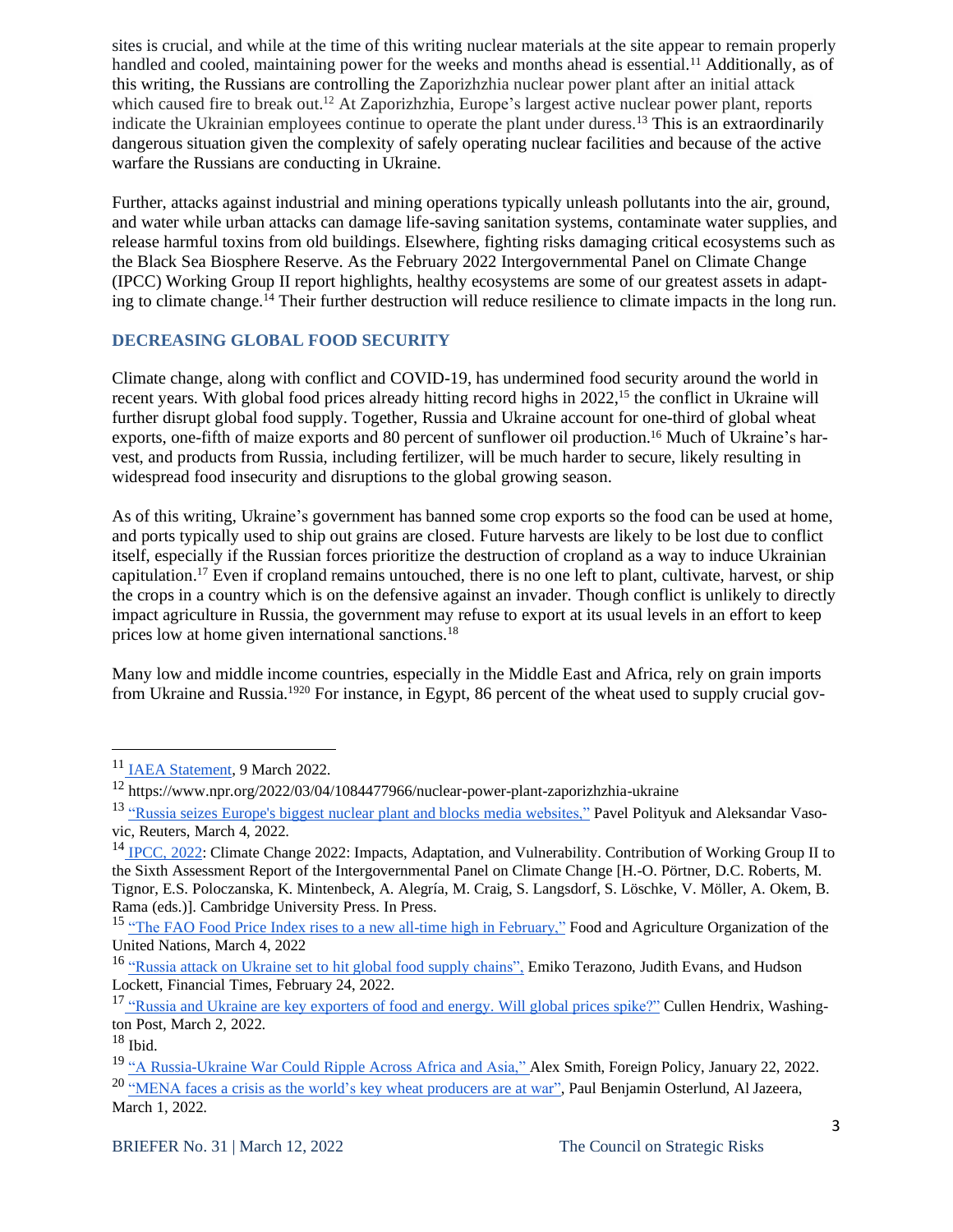ernment-subsidized bread is imported from the two countries.<sup>21</sup> Lebanon—which is still reeling from the port explosion in 2020 that took out some of its grain silos—imports approximately 50-60 percent of its wheat from Ukraine.<sup>22</sup> The loss of Ukrainian wheat for countries with developing economies, especially those with fragile democracies, risks instability as rising prices for basic resources can spark discontent with governments and may cause a descent into conflict.<sup>23</sup>

Ukraine and Russia also produce large amounts of global maize. Ukraine supplies approximately onethird of China's corn used to feed the world's largest hog herd,<sup>24</sup> which will ultimately affect global food supplies beyond grain. And, though most of the world is concerned with the price of petroleum oil which will also impact the ability to move the remaining food supply<sup>25</sup>—Ukraine is the world's largest supplier of sunflower oil and a key producer of global vegetable oil.<sup>26</sup> The bottom line is that as climate change impacts such as drought and desertification have reduced the global food system's resilience, adding conflict in Europe's breadbasket to an already strained system will leave grocery shelves in fragile states spare.

#### **RUSSIA'S OWN CLIMATE SECURITY VULNERABILITIES**

At a press conference in January, President Biden noted that one of the challenges Vladimir Putin was facing was, "a burning tundra that will not freeze again naturally." In other words, climate change is creating security vulnerabilities for Russia itself. Russia's temperatures are increasing at 2.5 times the speed of average global warming, and Putin himself has acknowledged that permafrost melt could be disastrous to northern cities.<sup>27</sup> The new IPCC WGII report underscored this risk, noting that 85 percent of large settlements on permafrost worldwide are in Russian territory. The report said that the, "...ability of foundations to support structures has decreased by 10 to 40% relative to the 1960s in the majority of settlements on permafrost in Russia…and [are] further expected to decrease…"<sup>28</sup> At the same time, Arctic ice melt eliminates a natural defense of Russia's northern borders, which could spur increased military build up.<sup>29</sup>

If climate impacts go unaddressed in Russia, they pose serious threats to Russia's population and economy. Russia's Audit Chamber has warned that climate impacts could hit Russia's economy with 3 percent GDP losses annually,<sup>30</sup> and even impact life expectancy for its citizens. When it comes to preventing the risks, Russia is lagging behind much of the world in mitigating the climate crisis. According to the 2022

<sup>&</sup>lt;sup>21</sup> "Russian war in world's ['breadbasket'](https://apnews.com/article/russia-ukraine-business-africa-lifestyle-middle-east-1b41faaa7ac0984d0673023b68d39a70) threatens food supply", Joseph Wilson, Samy Magdy, Aya Batrawy and Chinedu Asadu, AP News, March 6, 2022.

<sup>&</sup>lt;sup>22</sup> "MENA faces a crisis as the world's key wheat [producers](https://www.aljazeera.com/news/2022/3/1/mena-region-faces-crisis-as-worlds-key-wheat-producers-at-war) are at war", Paul Benjamin Osterlund, Al Jazeera, March 1, 2022.

<sup>&</sup>lt;sup>23</sup> "Global food prices, regime type, and urban unrest in the [developing](https://journals.sagepub.com/doi/abs/10.1177/0022343314561599) world", Cullen S. Hendrix, Stephan Haggard, Journal of Peace Research, February 18, 2015.

<sup>&</sup>lt;sup>24</sup> "Russia attack on Ukraine set to hit global food supply chains", Emiko Terazono, Judith Evans, and Hudson Lockett, Financial Times, February 24, 2022.

<sup>&</sup>lt;sup>25</sup> "Russia's invasion of Ukraine will likely ratchet American food prices even higher, experts say", Laura Reiley, Washington Post, February 26, 2022.

<sup>26</sup> Ibid.

<sup>&</sup>lt;sup>27</sup> "Putin calls for Russian [greenhouse](https://www.reuters.com/business/environment/putin-says-russias-greenhouse-gas-emissions-should-be-lower-than-eus-2021-04-21/) gas emissions to be lower than EU's," Gleb Stolyarov and Olesya Astakhova, Reuters, April 21st, 2021

<sup>28</sup> Shaw, R., Y. Luo, T.S. Cheong, S. Abdul Halim, S. Chaturvedi, M. Hashizume, G.E. Insarov, Y. Ishikawa, M. Jafari, A. Kitoh, J. Pulhin, C. Singh, K. Vasant, and Z. Zhang, 2022: Asia. In: *Climate Change 2022: Impacts, Adaptation, and Vulnerability.* Contribution of Working Group II to the Sixth Assessment Report of the Intergovernmental Panel on Climate Change [H.-O. Pörtner, D.C. Roberts, M. Tignor, E.S. Poloczanska, K. Mintenbeck, A. Alegría, M. Craig, S. Langsdorf, S. Löschke, V. Möller, A. Okem, B. Rama (eds.)]. Cambridge University Press. In Press. <sup>29</sup> [Emerging](https://climateandsecurity.org/2020/08/emerging-threat-as-the-arctic-melts-russian-plans-to-militarize-could-create-a-nuclear-hotspot/) Threat: As the Arctic Melts, Russian Plans to Militarize Could Create a Nuclear Hotspot, Center for Climate and Security Blog, Jasmine Owens, August 26, 2020.

<sup>&</sup>lt;sup>30</sup> ["Climate](https://www.csis.org/analysis/climate-change-will-reshape-russia) Change Will Reshape Russia," Cyrus Newlin, Center for Strategic and International Studies, January 13th, 2021.